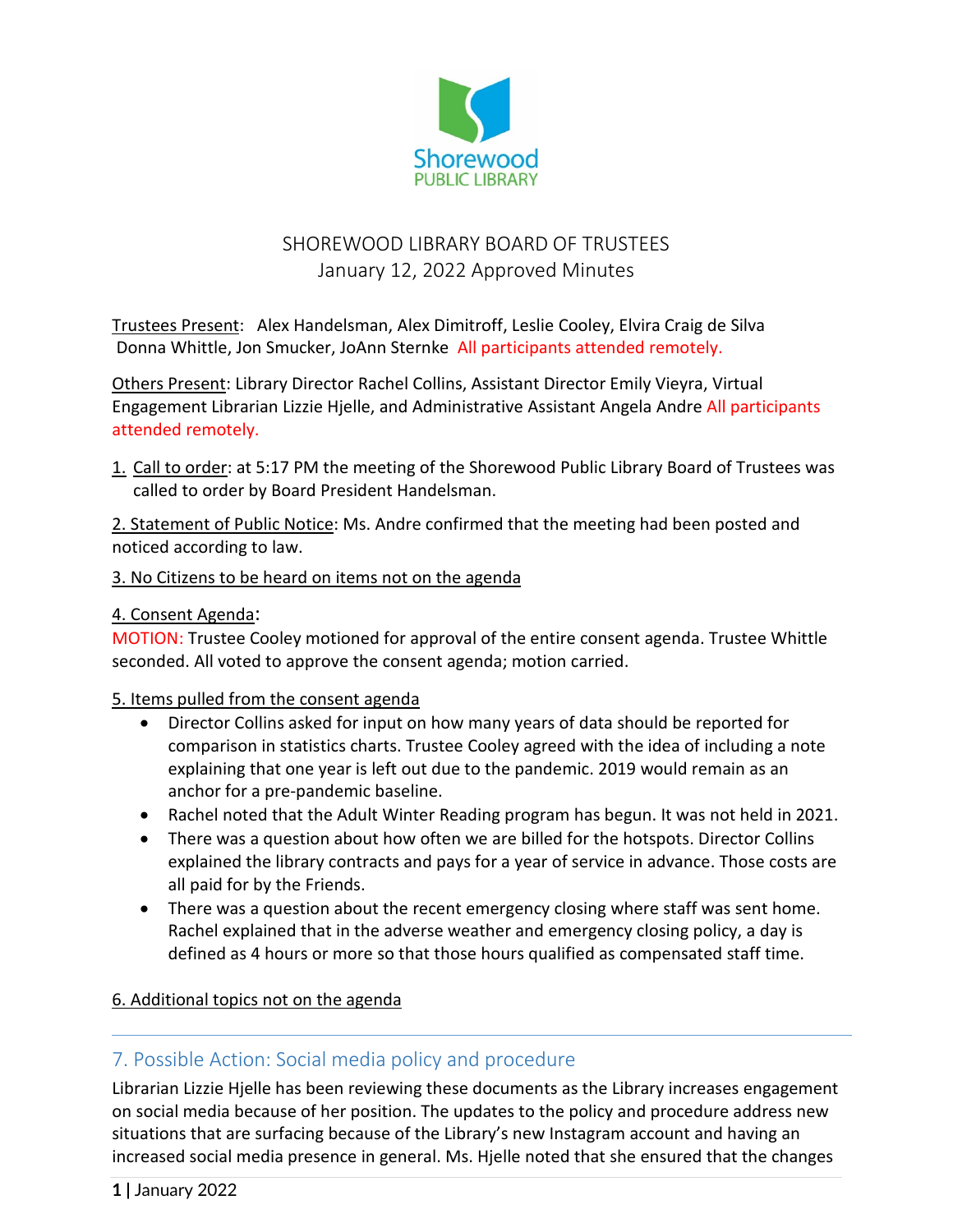made are in line with the American Library Association's recommended best practices for Social Media. She emphasized that policies regarding social media need to be adaptive and forward thinking due to the quickly evolving technologies and platforms involved.

Ms. Hjelle recommends moving the *Personal Social Media Guidelines for Staff and Trustees* section of the policy into the procedure since that information is internal in nature. This allows for a more succinct policy document for the public.

Director Collins added that a case could be made that the staff guidelines be in the human resources manual. A quick check of the current HR manual found that there is no guidance for employee personal social media use. She would like to bring this to the Village. She also questioned whether the Trustee guidelines regarding social media should be included in the bylaws but Trustee Handelsman did not think the bylaws were an appropriate place.

Trustee Handelsman suggested one change involving clarifying how the "official social media channels" are identified in light of the rapid changes in platforms.

Interim Superintendent Sternke shared that the School District's social media policy is included in their HR manual. She agreed that popular platforms shift often so it would be better not to call them out specifically.

Trustee Cooley inquired as to who on the Library staff decides what "inappropriate" social media content is pulled. Ms. Hjelle noted that staff refers to the social media policy and uses the structure of the revocation of privileges policy to determine if comments should be removed and users banned. She noted that although she is the first to examine the content, she will consult with Library Director and Assistant Library Director when situations are more complicated. The policy now includes an appeal process. The procedure includes details about which administrator may remove what comments.

Trustee Smucker asked about the revision stating that a "poster will be blocked" when their comments are removed. Ms. Hjelle ensured there is language to clarify that users will not be blocked for their first offense and she will make sure it reads that way. Incidents will follow the structure of the revoking guidelines.

Director Collins may consult with the Village attorney on the policy to ensure First Amendment protection. Trustee Handelsman agreed that there could be a legal review of the document and suggested that it may involve expending all of the 2022 Professional Services budget. Trustee Cooley inquired as to whether any other Village entities or Libraries have already had legal counsel review. Director Collins will investigate.

In answer to a question about archiving of content, Ms. Hjelle confirmed that all content is saved and able to be accessed. Director Collins noted that we do pay for a portion of this archiving service based on the number of accounts.

These documents will be revised and brought back to the trustees after more consultation with Library and Village staff as well as checking for any previous legal counsel for established policies.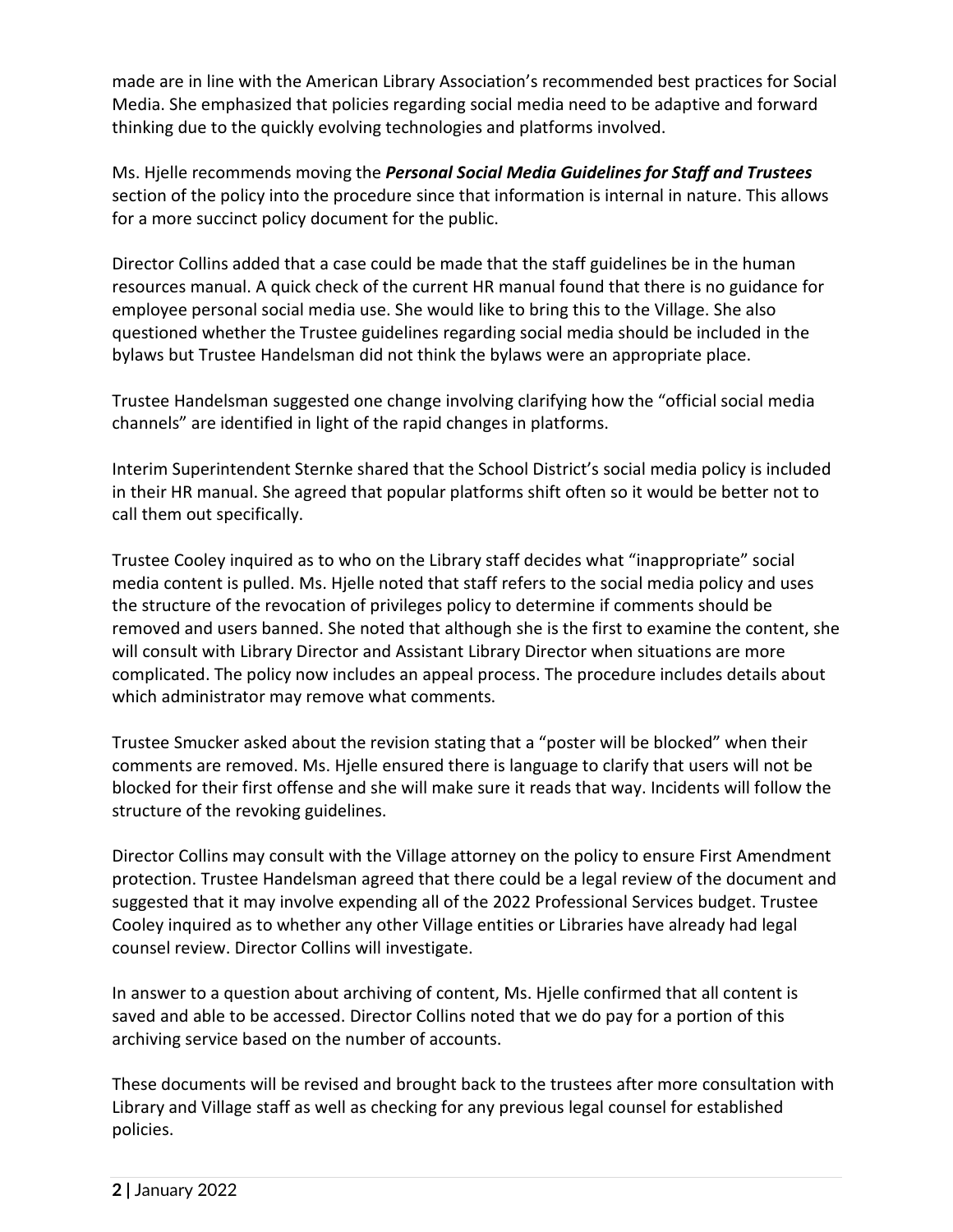## 8. Action: Onufrock gift

On December 8, Betty Onufrock hand delivered a donation of \$15,000 in her husband, Harry J Onufrock's memory to be spent on adult fiction, mysteries and historical fiction titles with the goal of purchasing 1,000 additional print books for the collection.

Betty Onufrock is a strong library supporter and avid reader. She donated \$27,000 to the library in 2015 in her husband's memory, half of which was spent on adult fiction titles and the other half on a portion of the lounge chairs in the periodicals reading room, space her husband regularly used on his frequent visits to the Shorewood Public Library. Since that initial gift, she has given an additional \$38,850 toward adult fiction books and Value Line, an investment resource her husband regularly used while at the library.

MOTION: Trustee Handelsman motioned to accept the gift of \$15,000 from Elizabeth Onufrock in her husband, Harry J Onufrock's memory to be used toward the purchase of adult fiction books for the Shorewood Public Library. Trustee Cooley seconded and motion passed after a vote.

## 9. Possible Action: Library COVID-19 Policy

At the July 28, 2021 meeting, the Library Board trustees agreed to review the Library COVID-19 policy on a monthly basis through the end of 2021, in order to be responsive to public health guidance from the Centers for Disease Control and Prevention (CDC) and the North Shore Health Department (NSHD.) Director Collins recommends that the library continues this practice through June 2022. No action was taken.

## 10. Informational: Personnel committee report

Trustee Craig de Silva reported that at their last meeting the committee:

- Heard Rachel's update on the hiring and onboarding process for the three new clerks.
- Discussed issues related to the salary study; particularly raising current salaries.
- Talked about recognition pay program being reexamined for more equity. Director Collins has been speaking with the Assistant Village Manager about potential changes to the program which would apply to all Village departments.

## 11. Informational: Budget committee report

Trustee Whittle reported that at their last meeting the committee:

- Discussed the implications of the proposed wage increases. They agreed that the increases were appropriate.
- Reviewed the recognition pay program and agreed that a wage increase for persons with tenure of two to three years would be worth pursuing.
- Discussed the sequence for requesting GMF funds. The bulk of the Permanent Endowment funds for 2022 will be requested at the beginning of the year and the Board Directed funds will be requested as the existing funds being held by the Village are depleted.
- Discussed how to handle some GMF funds that are currently set aside for specific items that will now be rolled into the renovation project. Director Collins will send an explanatory statement of intent to GMF to clarify this.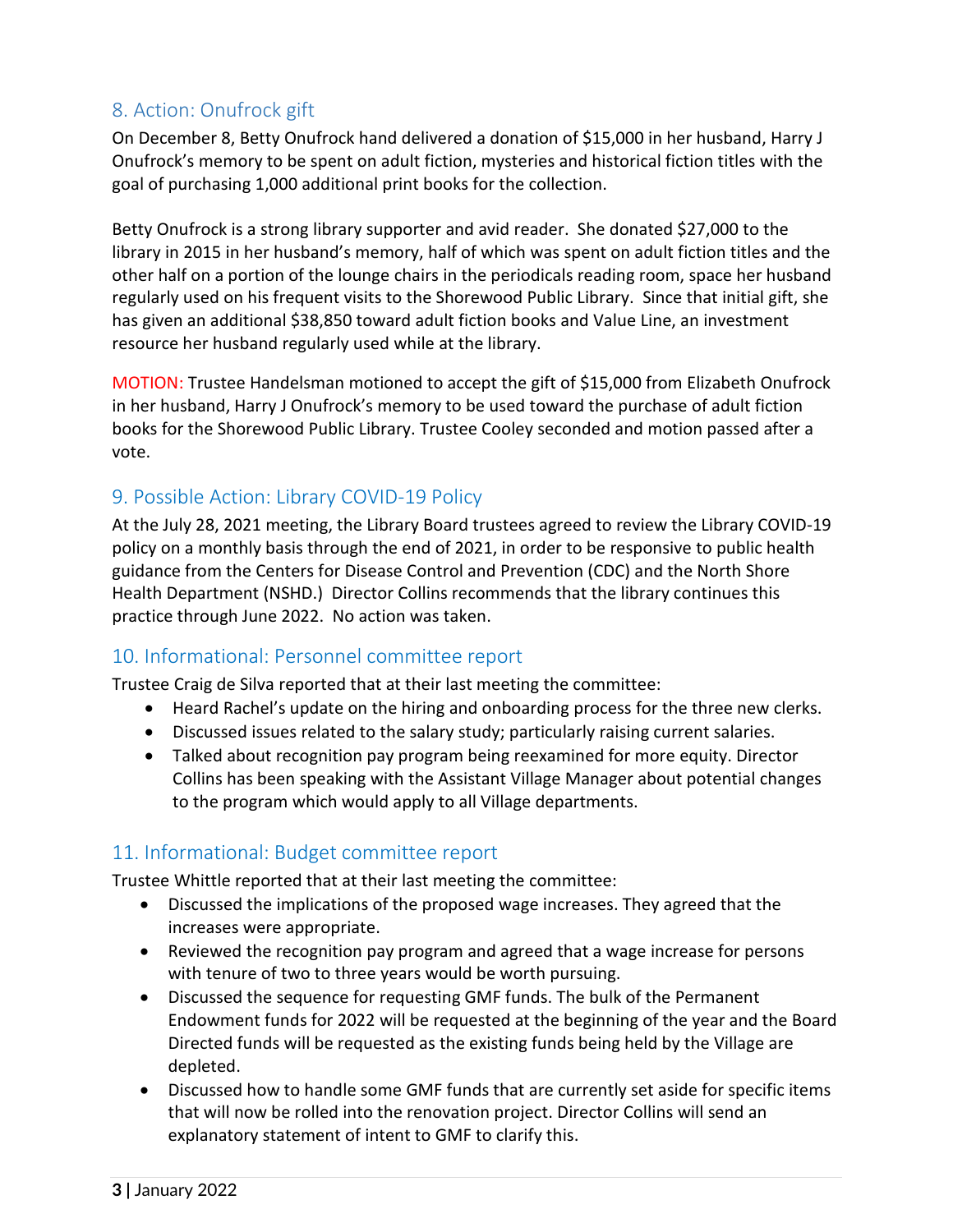## 12. Action: Wage increase proposal

As noted in the previous items, two of the committees have reviewed this proposal and background for the proposal was discussed in the October board meeting. Director Collins stated that the funds are already budgeted for this purpose and this will address what was found to be below average wages for Shorewood Library employees.

MOTION: Trustee Craig de Silva motioned to apply a .65 cent per hour, one-time wage increase to the Library Clerk, Library Associate, Administrative Assistant, Librarian and Assistant Library Director Positions effective January 23, 2022 using wage and benefit savings realized during a staff reorganization. I further move to approve the pay ranges as presented, which will be added to the 2022 Human Resource manual. Trustee Dimitroff seconded and motion passed after a vote.

#### 13. Informational: Lange expenditures chart

Yearly spending is nearly complete except for one or two invoices that are yet to be received. GMF will be informed of the items to be rolled into the renovation project.

## 14. Informational: Friends of the Library liaison report

Trustee Dimitroff reported that:

- The last meeting was the annual meeting which is primarily a review of the activities of the previous year
- McKenzie Edmonds was named as Volunteer of the Year for the ideas she has contributed regarding marketing and the work she has done to raise awareness about the Friends
- The President, Secretary, and Treasurer were all reelected for a one-year term. This will be the last term for President Jeannee Sacken.
- The volunteers who run the used book sale encouraged anyone with a little free library at home to take some of the books that they are unable to sell.
- Goals for 2022 were presented; one of which is Shorewood Reads which will begin this April. The book selection is *Coyotes of Carthage* by Steven Wright.
- One procedure change relates to the report from the treasurer. Instead of monthly reports, there will be an annual summary at the end of each year.

## 15. Informational: Renovation implementation committee report

Trustee Smucker reported that the committee is reviewing the RFP for a construction manager. He thanked Director Collins for all the work she has put into this lengthy document.

## 16. Informational: curbside pickup statistics

Assistant Director Vieyra created a report of the weekly and monthly usage of curbside service in 2021. Use varied widely but remains a service that is in high demand.

There are no plans to discontinue this service. The trustees expressed appreciation for the enthusiasm of staff to continue this practice. Ms. Vieyra confirmed that the staff is excited to offer this service to patrons indefinitely.